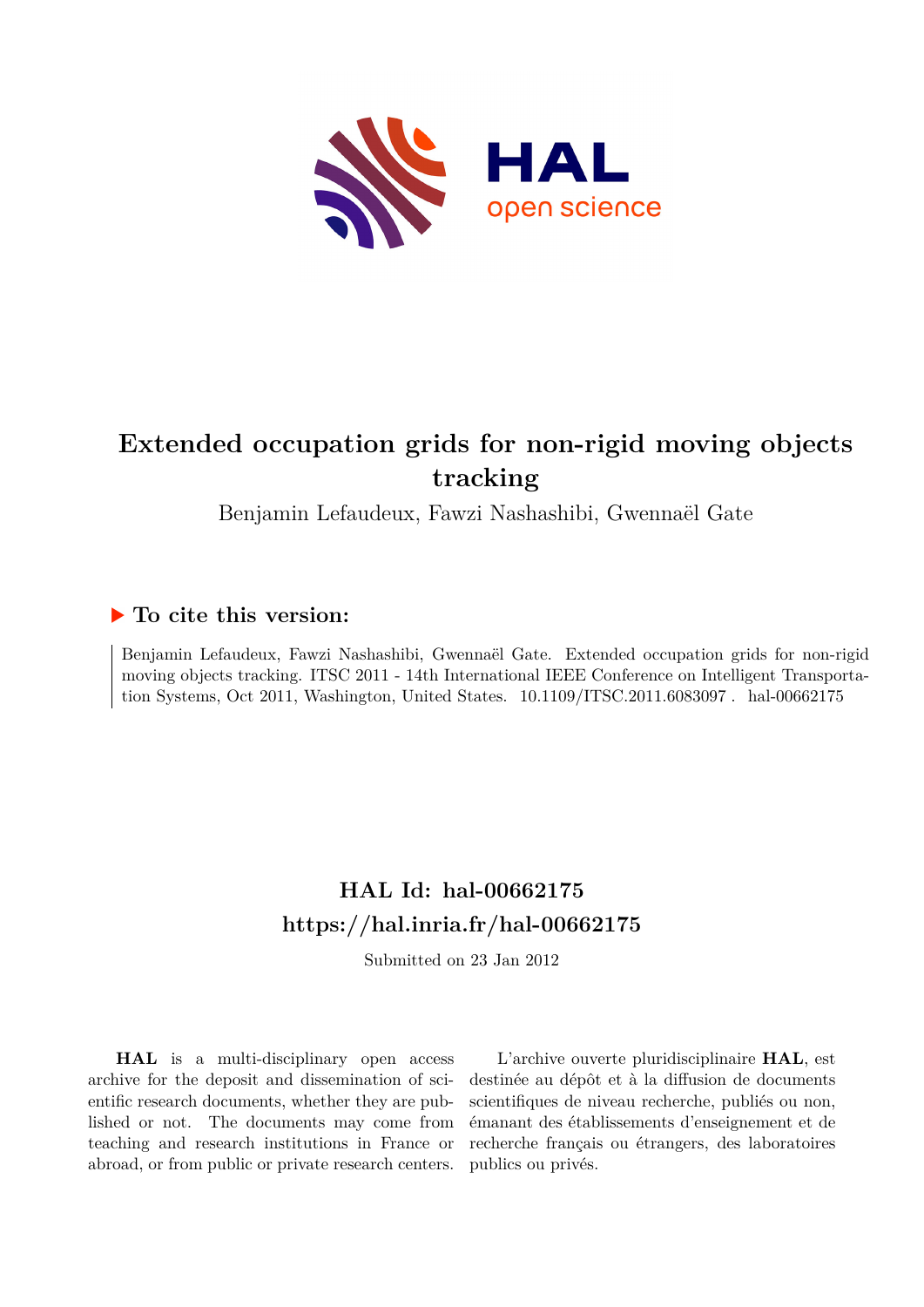# Extended occupation grids for non-rigid moving objects tracking

Benjamin Lefaudeux IMARA - INRIA Rocquencourt benjamin.lefaudeux@inria.fr

Gwennael Gate Aldebaran Robotics Email: gwennael.gate@m4x.org

Fawzi Nashashibi IMARA - INRIA Rocquencourt CAOR - Mines Paristech Email: fawzi.nashashibi@inria.fr

*Abstract*—We present an evolution of traditional occupancy grid algorithm, based on an extensive probabilistic calculus of the evolution of several variables on a cell neighbourhood. Occupancy, speed and classification are taken into account, the aim being to improve overall perception of an highly changing unstructured environment. Contrary to classical SLAM algorithms, no requisite is made on the amount of rigidity of the scene, and tracking do not rely on geometrical characteristics. We believe that this could have important applications in the automotive field, both from autonomous vehicle and driver assistance, in some areas difficult to address with current algorithms. This article begins with a general presentation of what we aim to do, along with considerations over traditional occupancy grids limits and their reasons. We will then present our proposition, and detail some of its key aspects, namely update rules and performance consequences. A second part will be more practical, and will begin with a brief presentation of the GPU implementation of the algorithm, before turning to sensor models and some results.

#### I. OCCUPANCY GRIDS - EXTENDED

To begin with, we present in this part our motivations for this work, and some limits of current algorithms for the specific task which we aim to deal with. A comeback to the occupancy grid paradigm is our next point, before some thoughts about what could be an optimal occupancy grid update rule, and why its practical use is limited. A second part is devoted to our proposition, trying to tackle some of the observations previously made while dealing with some approximations and limits inherent to practical realisation. A last small part presents some performance considerations, which are important for scalability issues in case of collaborative work, and expected evolution with new computing hardware.

#### *A. General considerations*

*1) Perception of non-structured moving objects:* Amid a vast set of localisation and perception algorithms currently developed, among which various SLAM have taken the greater share for the last years, some challenges are still untackled in the perception field. Detection and tracking of moving objects, without pre-requisites on rigidity, structured environment or immobility remains a tough question, and is not yet addressed by many approaches. Different SLAMbased approaches have been used for the last years, some of them being very successful in building a map of the environment from a non-associative sensor while dealing with the identification of some moving objects amid the map. FastSLAM, using particle filtering and initially presented by Thrun et. al ([1]) or other iterative optimisation techniques (ICP, [2] [3]) are very powerful algorithms which can deal with some level of movement amid tracked points, as long as fixed points of the map are enough to estimate robot pose and environment mapping, and to isolate non conforming elements. This proved effective, for example by Wang et. al ([4]), in constrained cases where the number of moving parts remains low. Overall scene requisites are indeed strong using these techniques, and would probably not be enough for reliable moving object perception and tracking in a highly unstructured environment. Contrary to SLAM, our aim is thus not primarily to localise oneself in the environment along with building a map of its static features, but instead to be able to reliably detect and monitor position and dynamics of surrounding moving objects, possibly outdoor and without much visible solid infrastructure.

*2) Interests and limits of the simple grid-based approach:* Occupancy grids are very common in robotics, since their first introduction by Moravec and Elfes ([5]), initially related to sonar based mapping. Principles are simple and effective, relying on the information storage and information source spatial localisation similarities, thus allowing to keep any spatial relations between cells at a minimal cost. Occupancy grids were thus at the heart of most of the latests SLAM propositions (based on filtering or optimisation), and in many of broadly speaking perception systems (Badino et al [6] showed for example a promising free-space perception system based on vision and occupancy grids in 2007). Additional processing of information is present in those examples, due to the very limited nature of conventional grids data integration, usually relying on *large number law* for any kind of temporal filtering. This is one of the major approximations chosen in most occupancy grids to limit computational complexity, at the expense of information loss.

Another major approximation historically in the heart of occupancy grids is the cell independence pre-requisite, which greatly simplifies eventual probabilities calculus. Obviously a big step from accurate world description, this is basically of little consequences in case the aim is, as it was in the original Moravec article [5], the cartography of still environment. In case we chose the occupancy grid formalism to track moving objects, this is however a major limitation, as one could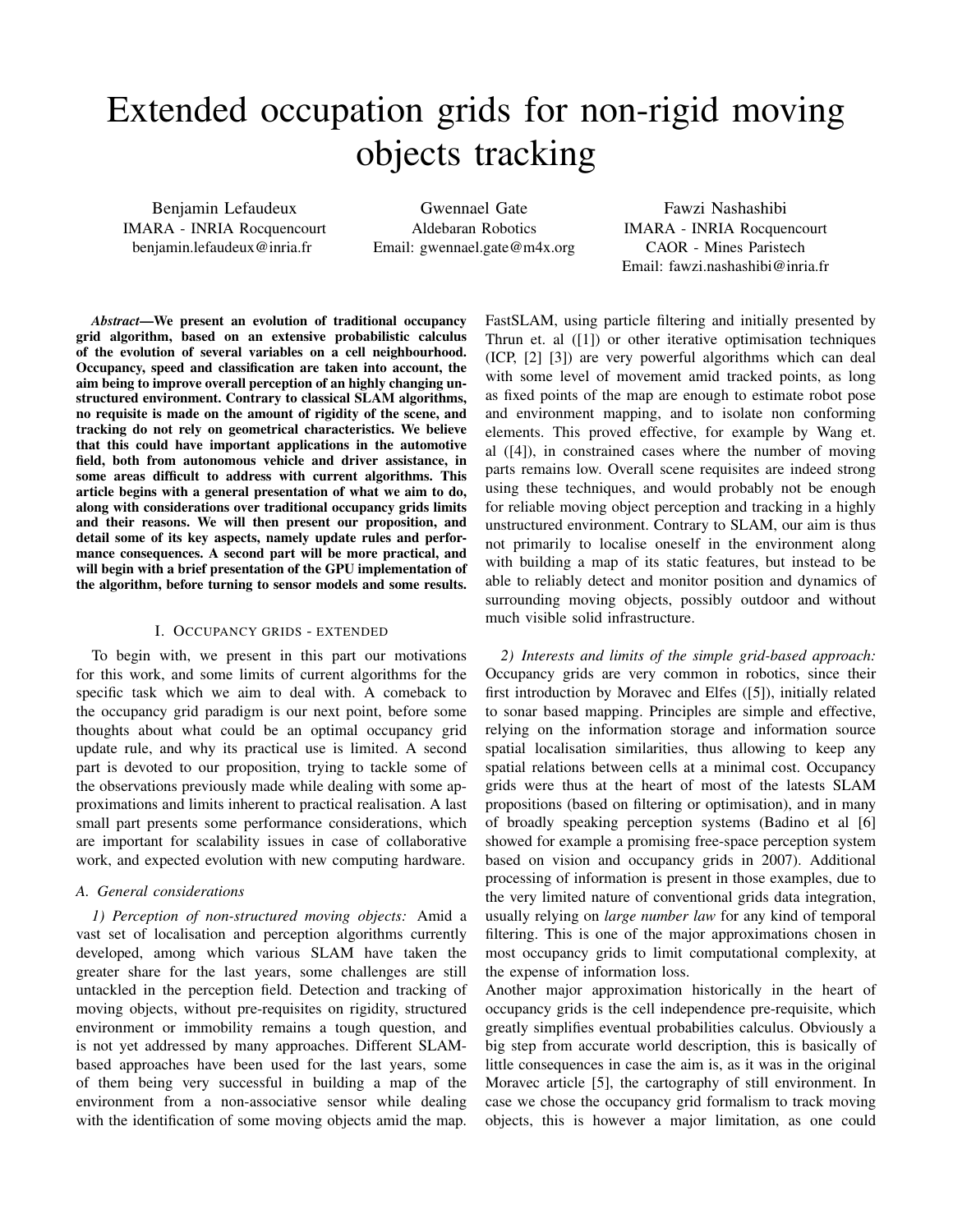expect the displacement of physically related points to be correlated. Those limitations are intricate, and could be seen as two limits stemming from the same cell independence (in time and space) from one iteration to another, on conventional grid-based processing and information storage.

*3) Optimal occupancy grids:* Considering a hypothetical occupancy grid propagation, one could wonder why an optimal Bayesian propagation would not be possible. The probability of any combined cell displacement could be weighted, thus computing the most-probable map prediction from a given set of measurement, allowing a temporal and spatial filtering, and a link between new measurements and known information. Trouble is, computing the formal probability is extremely demanding, if one is to consider every possible move. A complete probability calculus, considering a set of S possible state in any cell of a  $N * M$  grid, would imply the consideration of each and every possible map, which is  $S^{N*M}$ . Taking the smallest possible state sampling (2 states), and a ridiculously small map of 10\*10 cells, and the amount of maps to compute to get to the full solution is already beyond any reasonable range  $(2^{100})$ .

The key to this complexity surely in a lot of useless probabilities being taken into account, even possibly beyond the causality principle. Anything at a given place have little to no chance of influencing the very next future of a very remote location, and this is the idea behind dealing with neighbourhood-restricted probabilities.

#### *B. Tackling inter-dependence within computing boundaries*

We propose the use of extended occupancy grids, able to deal with part of the interactions between cells, in a common prediction/measurement Bayesian cycle. Our algorithm aims at taking into account both temporal and spatial relations between measurements, while keeping computing costs low enough to conceive a real-time use and concurrent use of other more specialised algorithms.

Firstly, we introduce the probability for every cell to move to its neighbourhood, given previous knowledge of the scene (occupation, speed, classification) and specific heuristics (separate cells cannot converge, nor can cells from the same object diverge). Secondly, we compare this prediction to a new measurement, and compute the most probable estimate given prediction and latest measurement. Thirdly, we update associated knowledge used in the prediction step, namely occupancy of every cell of the grid, speed, relation between cells (in a neighbourhood) or object classification used for different sensor models. Those principles were presented by Gate in [7], initially on a standard CPU implementation, and showed very promising results despite a high computing cost making it prohibitive for any real-time application.

*1) Bayesian filtering:* Bayesian filtering is at the heart of numerous recent publications, a lot of them being aimed at moving object perception and uncertainty handling. One

of the reference article in this domain would be from Coue et. al ([8]), in which a *Bayesian Occupancy Filter* is first presented. In this paper, every cell of the occupancy grid is part of a Bayesian network, whose transition probabilities will be estimated by the filter. The end result is an estimation of occupancy and velocity of every cell of the network, given past measures. This article has been followed by [9], which refines some of the concepts, but keeps most of the initial BOF computations. One difference with the algorithm we propose may be that we iteratively try to estimate the most probable association, or that we explicitly consider relations between close cells through rigidity and non-penetration constraints, thus giving a higher priority on spatial filtering. Another possibility to remove impossible moves from the filter estimation was proposed by Gindele in [10], using prior knowledge of the environment to exclude specific moves which could trick a Bayesian occupancy filter.

Another very interesting work closely related to our proposition would be the algorithm demonstrated by Danescu et. al in two recent papers ([11], [12]), in which cell speed is iteratively estimated by a particle filter. Similarly to BOF, this proposition is not based on the simple motion models and combination rules which we rely on, which could make some difference in dense scenes with occultation.

*2) Initial definitions:* Initial definitions of the used probability mass functions (*pmf*) are as follows :

- Mapping (occupancy) probability  $M_k(x_i) \in [0, 1]$  of the cell  $x_i$  in the spatial environment  $E$  at the time  $k$ , provided the measurements  $Z_{0:k} = \{z_0, \ldots z_k\}$ :

$$
P(M_k(x_i) = 1 | Z_{0:k}) \quad \forall x_i \in E \tag{1}
$$

- Vehicle localisation (including position and speed in  $E \times V$ ), at the iteration *k*. This is not yet addressed by the algorithm, and external sensors (odometers, wheel angle sensor) are used.

$$
P(L_k = l_j | Z_{0:k}) \quad \forall l_j \in (E \times V) \tag{2}
$$

- Association, *ie* the probability for a given cell from the iteration *k-1* to be associated with another given cell at the iteration *k*. In our case, only associations coming from a restricted neighbourhood are taken into account, which cuts the number evaluated map candidates from an exponential dependence on the number of cells to a more reasonable dependence on neighbourhood scale.

$$
P(X_{k-1}^{next}(x_i) = x_j | M_{k-1}(x_i) = 1, Z_{0:k}) \quad \forall (x_i, x_j) \in E^2
$$
\n(3)

- Velocity probability of a cell, given its occupancy and previous measurements :

$$
P(V_k(x_i) = v | M_k(x_i) = 1, Z_{0:k}) \quad \forall (x_i, v) \in E \times V \quad (4)
$$

- Detection probability, to handle the probability that two given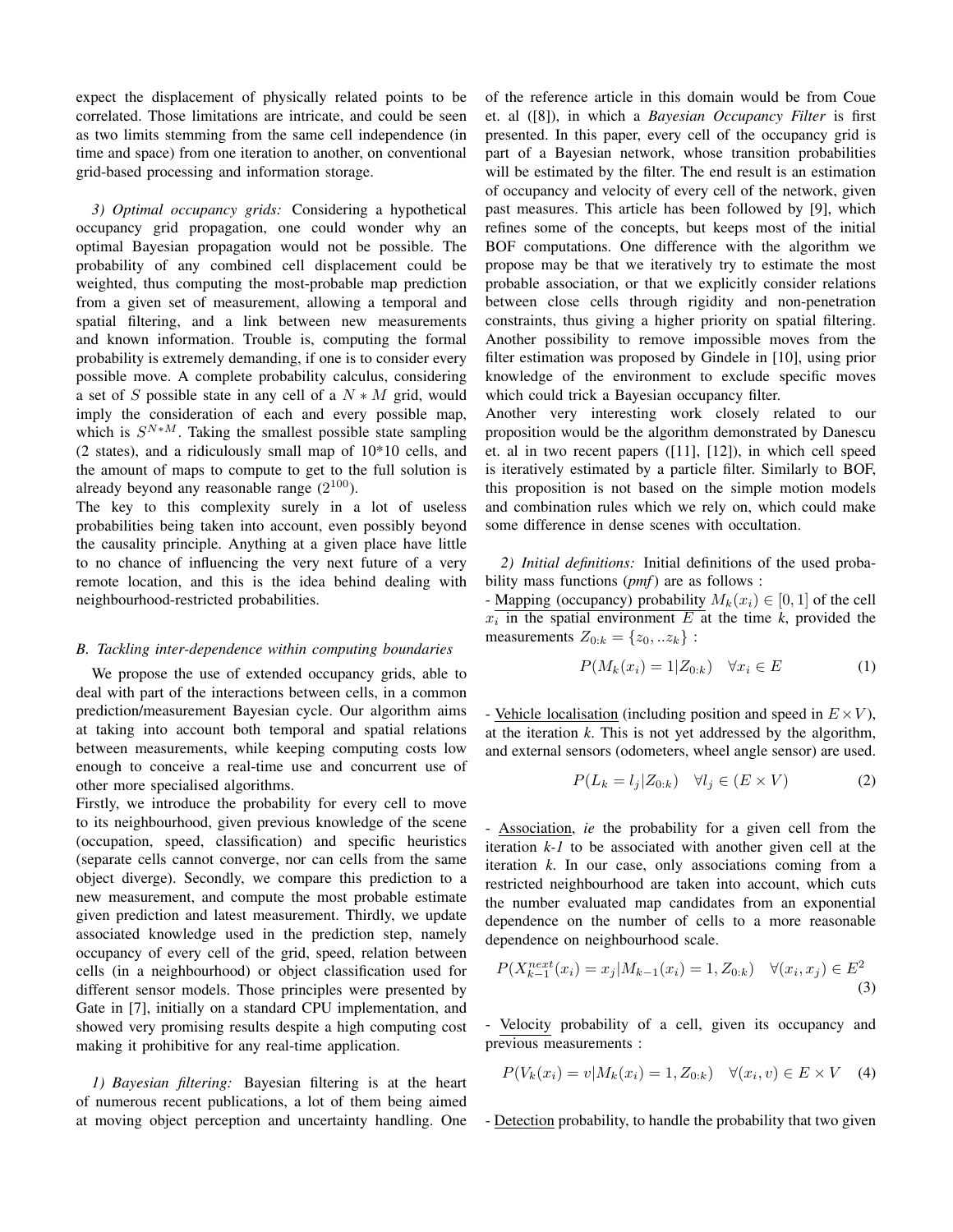cells  $x_i$  and  $x_j$  are part of the same object. The neighbourhood constraint limiting interactions to a finite part of the map is used once more, to limit the intricateness and heavy computing cost. Affiliation to a given object can however be "propagated" further than one cell's neighbourhood, although our span is limited and this could prove to be a problem. Detection probability,  $D_k(x_i, x_j) \in [0, 1]$  is 1 if  $x_i$   $x_j$  are from the same object.

$$
P(D_k(x_i, x_j) = 1 | M_k(x_i) = 1, M_k(x_j) = 1, Z_{0:k})
$$
  

$$
\forall (x_i, x_j) \in E^2
$$
 (5)

- Classification designs the probability of this set of cells to be part of a given class of objects (car, pedestrian, still object,..). We attempt to model this by matching extended characteristics of a set of cells (beyond geometrical characteristics for example) to a model. This conditions the update rule of association calculus, envisaged future positions of a cell being for example adapted from its class motion model. Classification probability are simultaneously kept from a different set of classes, a cell being capable of a partial fit with different classes. This ensures a more robust classification, initially prone to errors.

$$
P(C_k(x_i) = c_j | M_k(x_i) = 1, Z_{0:k}) \quad \forall (C \times E) \tag{6}
$$

*3) Update rules:* Having set these definitions, the proposed update rules make a number of approximations, in order to shorten computing time and adapt to existing sensors information :

- Associations are updated in a two-pass mechanism, making an extra initial assumption of independence between cells behaviour, which we attempt to correct in a second part. This behaviour was already present in the [7] proposition, and is a key to the possible use of massively parallel computing. Approximations are obviously primordial in our attempt to make the calculus feasible in real-time, but we believe most of the interactions between cells are mostly taken into account with this proposition.

First we then compute the local associations prediction, which is to say that macroscopic interactions are not yet taken into account :

$$
P_{local}(X_{k-1}^{next}(x_j)|M_{k-1}(x_j) = 1, Z_{0:k}) =
$$
\n
$$
\eta \cdot \underbrace{P_{local}(z_k|X_{k-1}^{next}(x_j), M_{k-1}(x_j) = 1, Z_{0:k-1})}_{Correction}
$$
\n
$$
\cdot \underbrace{P_{local}(X_{k-1}^{next}(x_j)|M_{k-1}(x_j) = 1, Z_{0:k-1})}_{Prediction}
$$
\n(7)

 $\eta$  is here a normalisation constraint, to ensure that possible moves sum up to one for any given cell. Object previous speed and class are used to predict the asserted new positions. This could be seen, similarly to SLAM particle filters ([1]), as a new set of particles generated for every cell of the grid iteratively, representing this cell's occupancy possible next moves, depending on previous knowledge and motion model.

$$
P_{local}(X_{k-1}^{next}(x_i) = x_j | M_{k-1}(x_j) = 1, Z_{0:k-1}) =
$$
  

$$
\Psi(x_j, x_i, V_{k-1}(x_j), C_{k-1}(x_j))
$$
 (8)

The last measurement is then taken into account to produce an estimated local association, still without macroscopic constraints. Predictions are weighted according to the sensor model occupancy output, simply emphasising association estimation matching the measurement on a linear basis. Simple rule from conditional probability is thus applied, making the supposition that the result from our prediction process best represents the knowledge from the past.

Initial association estimation is then altered according to additional constraints : unlikely moves are penalised according to different heuristics (different cells cannot converge to the same place, cells from the same rigid object cannot diverge). Rigidity and non inter-penetration constraints are modelled by the potential function  $\Phi$ <sub>association</sub>, which is currently based on two Gaussian weight function whose optimal width is still under investigation on real data.

$$
P(X_{k-1}^{next}(x_j) = \hat{x}|M_{k-1}(x_j) = 1, Z_{0:k-1})
$$
  
\n
$$
\simeq \sum_{a_k \in A} P_{local}(X_{k-1}^n ext(x_j)|M_{k-1}(x_i) = 0, Z_{0:k})
$$
  
\n
$$
\left\{ \prod_{1 \le j \le N} P_{local}(X_{k-1}^n ext(x_j)|M_{k-1}(x_i) = 0, Z_{0:k}) \right\}
$$
  
\n
$$
\cdot \Phi_{association}(a_k, E, Z_{0:k})
$$
\n(9)

where  $A$  is the set of all possible associations. The process here described can be differently factorised, but was split into several summations in an attempt to increase its readability.

- Mapping is computed taking into account the two cases : in the cell is a newly observed presence, or the displacement (possibly null) of a previously seen cell. In the first case, the sensor model is the only input taken into account, in the second case contributions from all the possible associations are summed up to compute the predicted occupancy. Cell interactions have in this case already been taken into account in the association computation. The two cases are dissociated by a random variable  $S_k$ , which can take two values : 0 if the cell has never been seen, 1 if the cell has already been seen. Its probability is computed with association computation results : to sum up, if the considered cell corresponds to a local association maximum,  $P(S_k(x_i) = 1 | Z_{0:k})$  takes the value  $\gamma \in [0, 1]$ , else it takes the value  $1 - \gamma$ . The value of  $\gamma$  is chosen depending on the "renewal" rate of the map, that is to say "how often do we think a new object can appear from nowhere" ? A value around 0.5 has proven to work well in practice.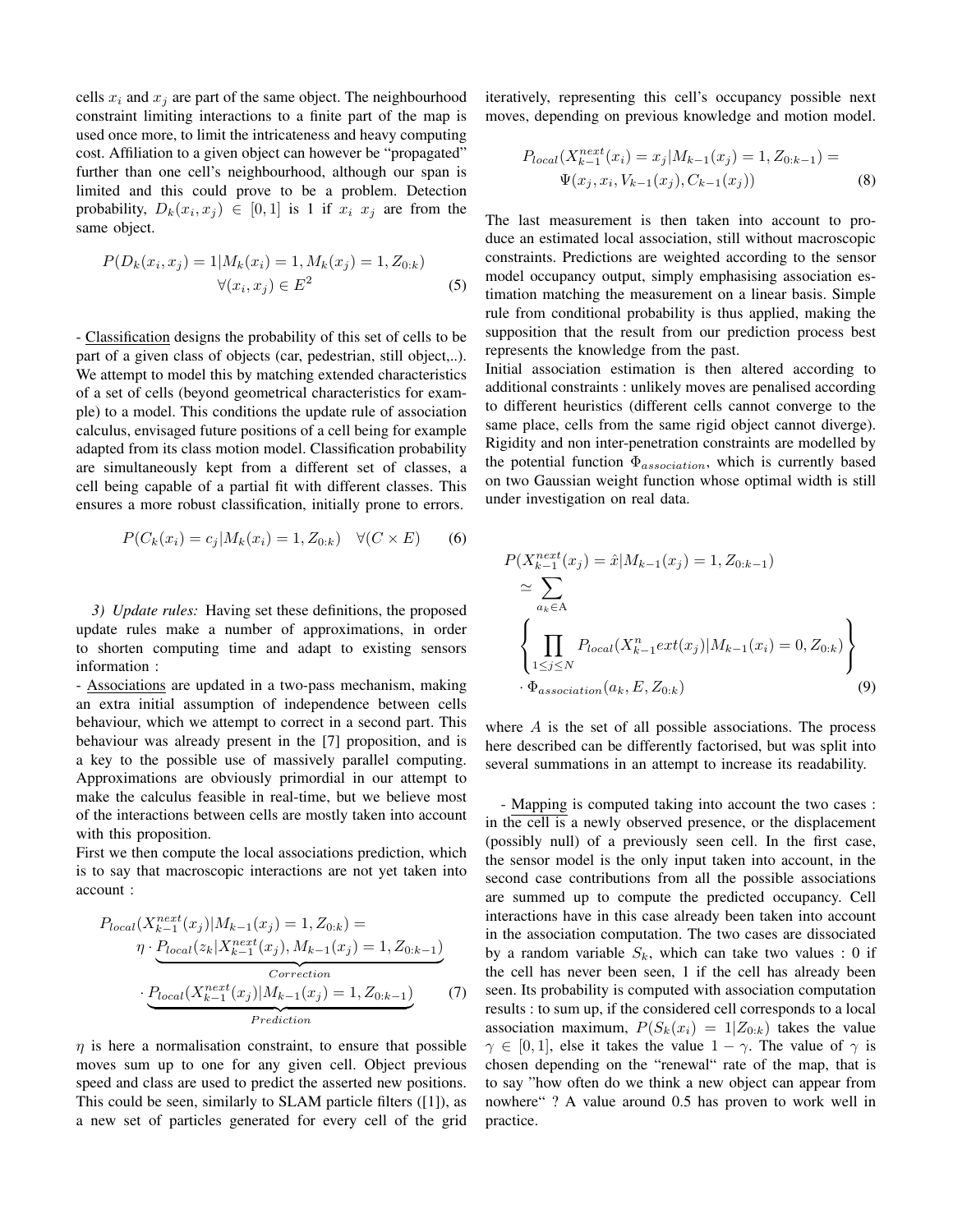$$
P(M_k(x_i)|Z_{0:k}) =
$$
  
\n
$$
P_{seen}(M_k(x_i)|S_kx_i = 1, Z_{0:k}) \cdot P(S_k(x_i) = 1|Z_{0:k})
$$
  
\n
$$
+ P_{unseen}(M_k(x_i)|S_kx_i = 0, Z_{0:k})
$$
  
\n
$$
\cdot P(S_k(x_i) = 0|Z_{0:k})
$$
\n(10)

with the corresponding calculus (A being the cell neighbourhood) :

$$
P_{seen}(M_k(x_i)|Z_{0:k}) =
$$
  
\n
$$
\sum_{j \in A} \{ P(X_{k-1}^{next}(x_j) = x_i | M_{k-1}(x_j) = 1, Z_{0:k-1})
$$
  
\n
$$
\cdot P(M_{k-1}(x_j) = 1 | Z_{0:k-1}) \}
$$
\n(11)

 $P_{unseen}$  is in this case typically related to the sensor occupancy model.

- Velocities are computed taking into account the same two possibilities, depending if the observed cell is considered a new one, or the association of an already-observed cell to a new position :

- considering the velocity of already-observed cells, velocity is simply computed from the associations, summing up speed values steming from all the possible contributors.

- considering appearing cells, the probability distribution of velocities had been proposed by Gate in [7] as follows, and kept in this proposition :

$$
P(V_k(x_i)|S_k(x_i) = 0, Z_{0:k}) = \frac{1}{card(V)}
$$
 (12)

Merging of the two possibilities is done similarly to eq. 10.

- Detection update on the GPU-based algorithm is not yet on par with the initial proposition of G. Gate ([7]), which rightfully took into account updated velocity, mapping and associations estimates, as well as previous detection and classification values. For the sake of simplicity in this initial implementation, detection map update concerning *already seen observations* is currently done via cross-correlation of updated local associations *pmf*, thus focusing on rigidity links. This calculus, although a partial exploitation of available information, is very fast (a matter of milliseconds for a map of thousands of cells), albeit not precise enough to handle structured objects behaviour, and is to be refined in a future work.

- Classification updates can similarly be done using every gathered information (mapping, velocity, rigidity links,..) correspondence to a given sensor model, which would on the other hand improve prediction steps of the algorithm. This is not yet present in the GPU-based algorithm, and presented results can thus be seen as perfectible. There is however no theoretical constraints on this calculus, which should be in place in our implementation algorithm in a short time for several classes (pedestrian, cars,..)

*4) Performance considerations:* As stated in eq. I-A3, complexity constraints on calculus are not to be neglected in occupancy grid update rules, many thinkable algorithms being simply not realistic. The complexity of the mechanism we propose can be computed as follows :

- for the sake of simplicity, we state a  $N*N$  grid, every cell being able to move in a  $M * M$  neighbourhood.

- considering the propagation of one cell, every possible move of every of its neighbours  $(O(M<sup>4</sup>))$  are to be investigated for each individual envisaged propagation  $(O(M^2))$ , which translates in  $O(M^6)$  complexity.

- cells updates being independent except for conformation rules already taken into account in the previous step, overall cell considerations is finally of  $O(N^2 \cdot M^6)$  complexity for the full update step.

It is here important to state that heavy approximations are still present when compared to an optimal calculus, namely that each and every cell moves are initially computed individually, although being later filtered to take some interactions into account. Computation is thus still not intricate, which keeps the complexity "low", although  $O(N^2 \cdot M^6)$  remains a heavy burden for any realistic dimensions. Several points can be emphasised from this simple complexity calculus :

- although the computation remains heavy by all means, key approximations (namely cell propagation initial independence) have cut computing needs, and are moreover a key aspect for practical implementation. As such, the algorithm can easily be thought for massively parallel computing, every probability summation related to cell propagation being doable in a parallel and synchronised way. Our early tests using CUDA prove that real-time computing is possible on current hardware within reasonable grid dimensions. Faster implementation on FPGA should be possible on the same basis, the algorithm having proved to sustain heavy multi-threading

- digging into specific complexity aspects, our algorithm is also linear in complexity as regards the number of cells for a given neighbourhood, the size of which being responsible for most of the computational burden. This relative lightness in the grid size complexity is a key benefit for sharing applications : extending the size of the grid is not necessarily a problem as regards computational requirements, especially taking the massively parallel implementation which we chose (several GPU could be used to extend possible grid propagation). Extending the domain of tracked speed is however more complicated : tracked speed depends on the width of the move taken into account at every iteration, literally  $V_{max} = \frac{M/2 * \Delta}{T_{transit}}$  $\frac{M/2*\Delta}{\tau_{iteration}}$  with  $\Delta$ the spatial extension relative to one grid cell. Considering a given iteration maximum computing time (limited for example by the Lidar frequency for real-time operations), the maximum tracked speed is rapidly capped by the computing power at disposal relatively to the maximum computing time. We'll see with our preliminary results that this translates to very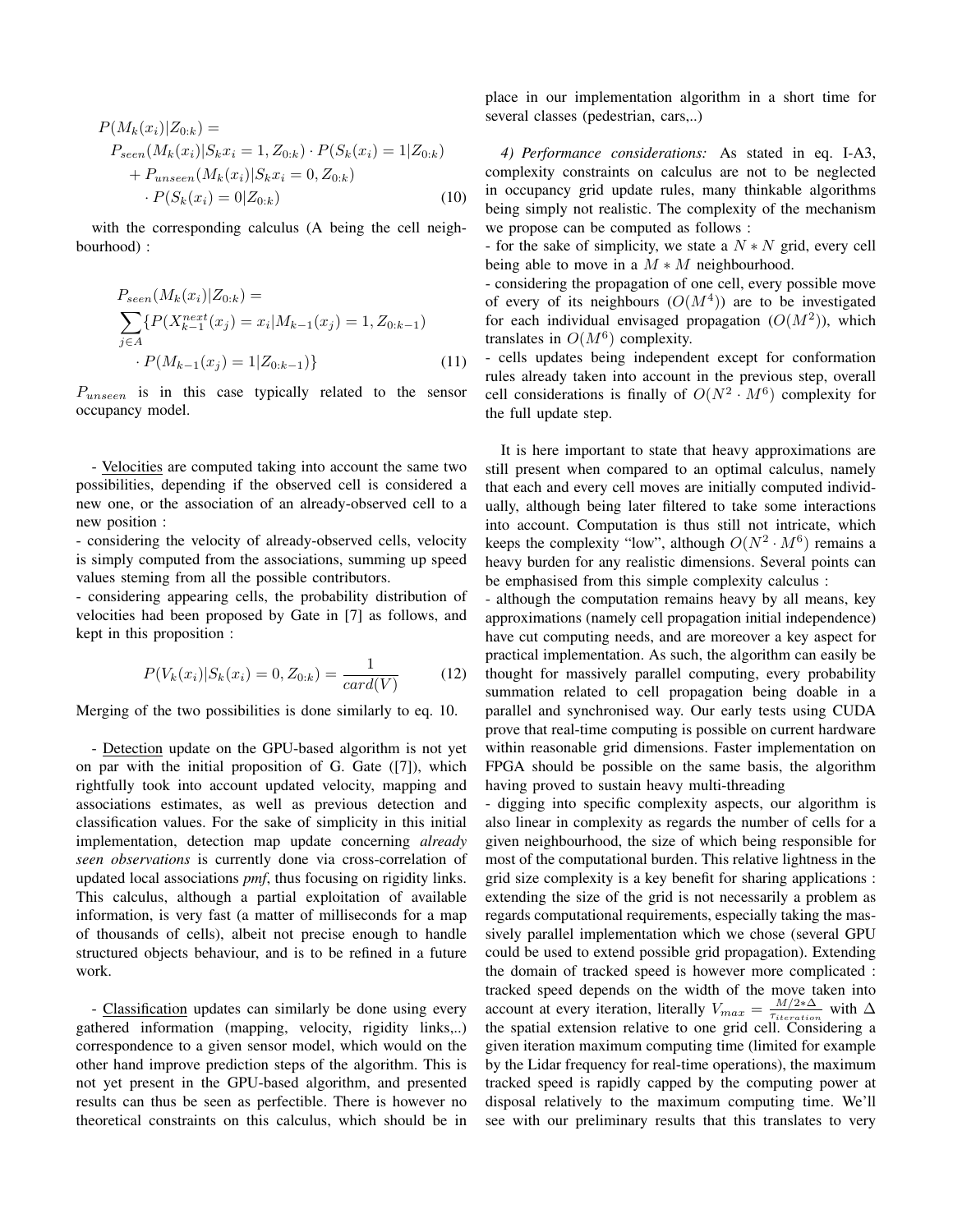acceptable maximum speeds for our initial implementation on current hardware.

#### II. PRACTICAL IMPLEMENTATION AND RESULTS

We present in this part some elements of the implementation we are currently testing and developing, which notably differs from the initial Gate publication ([7]) by its implementation, taking advantage of the CUDA API from nVidia Corp. A few remarks are initially made on this evolution, after which we explain the sensor model used to feed the algorithm, and expected sensor models to develop. We finally present some results obtained on actual data.

#### *A. GPU-based algorithm*

The initial proposition by Gate and Nashashibi ([7]) being too much of a burden for current CPU processing despite its performances in tracking moving objects, we investigated different possibilities to make this algorithm a plausible realtime candidate. Due to the very parallel nature of its different information representations, a GPU-based implementation was started, using the nVidia API Cuda. The algorithm presented in this paper is thus partly different from the 2009 work, due to the fundamental differences between Cpu and Gpu processing abilities. Massively-parallel processing indeed comes with intrinsic limitations, being notably negatively affected by branching and conditional calculus. The main differences could be summarised as follows :

- cells differentiation into "key-cells" representing objects geometrical key points and standard cell (whose propagation is not investigated) could not be used within this non-branching restrictions, and the algorithm is now possibly more generic, considering displacements and constraints for each and every cell of the grid.

- cells neighbourhood, previously considered on-the-fly depending on their dynamic characteristics is now fixed, each and every cell keeping a given *influence area* on which interactions are considered. At stake is the capability of computing map updates in real-time with a neighbourhood far enough so that appropriate speeds are tracked. This reliability limit can easily be computed given the map pitch, sensor frequency, time between updates and corresponding neighbourhood.

#### *B. Some results*

As usual when dealing with grid-based algorithms, sensor occupancy models are a key factor in our proposition. A standard simple Lidar occupancy model is used in our initial implementation, computed on GPU. Occupancy of areas in the shadow of Lidar impacts are chosen to 0.5 out of 1, neutral in our occupancy ratio. Although not entirely implemented yet, this algorithm is currently tested on real data involving Lidar measurements in an urban environment. Logging and replay framework is RTMaps software from Intempora, for every considered data. It is important to remember the exhaustiveness and generic nature of the algorithm : every mapped cell of the environment is considered equal, and no *a priori* is ever made on geometrical bounding, preferred

positions, structures, stationary or moving parts. Although still quite demanding on computing resources, the algorithm works in near real-time on current state-of-the-art hardware. The first scene computed below need 120ms to compute on a early 2010 GF100 GPU from nVidia (counting 448 CUDA cores), which should translate to well below 100 ms on current higher-end offerings. As regards performance, this algorithm is also an initial port, and could certainly be greatly improved. The second scene computed below used a larger neighbourhood, which drives to 1s calculus on the same hardware, but is not compulsory for this task. This can be seen as "best case" reasonably feasible if the algorithm was ported onto a dedicated FPGA for example.

*1) Algorithm memory:* In this example, we emphasise a temporary occlusion situation, where a pedestrian shadow hides another previously seen pedestrian (figures 1). Only the Lidar sensor is used in this case, camera captures being presented for illustrative purpose, along with bounding boxes. Lidar shadow occupancy is set to 0.3. On the *pmf* representations (figures 2 and 3), the point of view is from above, in a common "bird-view" perspective. All the boxes are drawn for illustrative purpose, we don't present here the output of a detection algorithm. The resolution of grid mapping is 15cm, speeds up to 4.5m/s being theoretically tracked. This last value can be improved without any computing cost by simultaneously degrading the spatial resolution and increasing the range of the measurements, which could be a dynamic trade-off depending on the vehicle speed.



Fig. 1. Successive camera views

The shadowed pedestrian is still clearly visible on the occupancy map, although the Lidar cannot get through the first occluding person. Its position spread over time, which shows that our knowledge decreases with the age of the data. We thus stress the importance of sensor filtering, taking into account possible spatial and temporal correlation. In this case, consequences of the pedestrian not being visible without filtering has no practical consequences, but this is not always the case and we believe that such filtering would be compulsory for autonomous vehicle navigation in an urban area.

*2) Dynamics estimation:* This example plans to emphasise dynamics estimation capabilities of the algorithm, along with segmentation of the scene. Although this is already possible via bounding boxes in the case of clearly separated persons, those matchings often miss when persons are too close to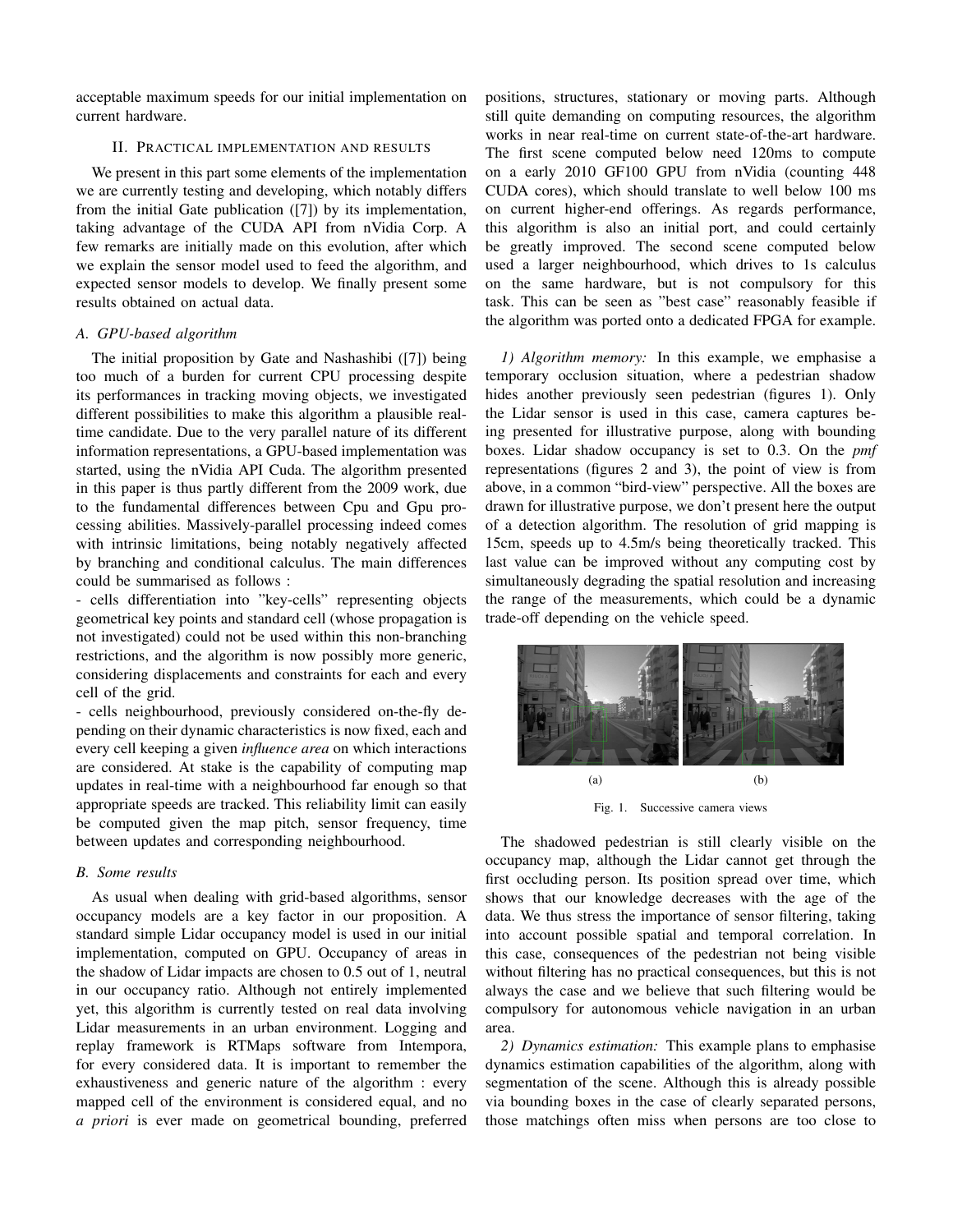

Fig. 2. Lidar output when occluded



Fig. 3. Occupancy evaluation from our algorithm

each other, or when groups change in size due to some people joining and leaving. The exhaustive approach that we carry on a per-cell basis insures a reliable estimation of the probable speeds. All boxes presented on figures 4 5 6 are here on illustrative purpose, and do not come from a detection algorithm.



Fig. 4. Camera capture

Figure 6 shows the speed map maintained by the algorithm,



Fig. 5. Lidar sensor output



Fig. 6. Output of the algorithm - speed map

speed orientation being coded by colour, while speed value (in the car referential) is represented by the brightness. Three boxes have been overlaid by hand on the figure, to emphasise specific cases. In green are the crossing pedestrians, which may have been difficult to track on sensor data alone (cf figure 5), due to the pushchair and their proximity. In blue is the road sign, which is obviously standing still, but which shows the residual speed of the vehicle (end of the braking sequence) and noise on Lidar data. It is barely visible on the speed map, due to the very low residual speed of the car. Segmentation of the scene after the algorithm process between moving and still parts proves effective. In red is the car coming on the other way, which is also going slow due to the crossing pedestrians, and have very few Lidar impacts (laser beam was oriented upwards, maybe too much). Tracking on geometrical grounds on Lidar data alone may have been difficult in this case.